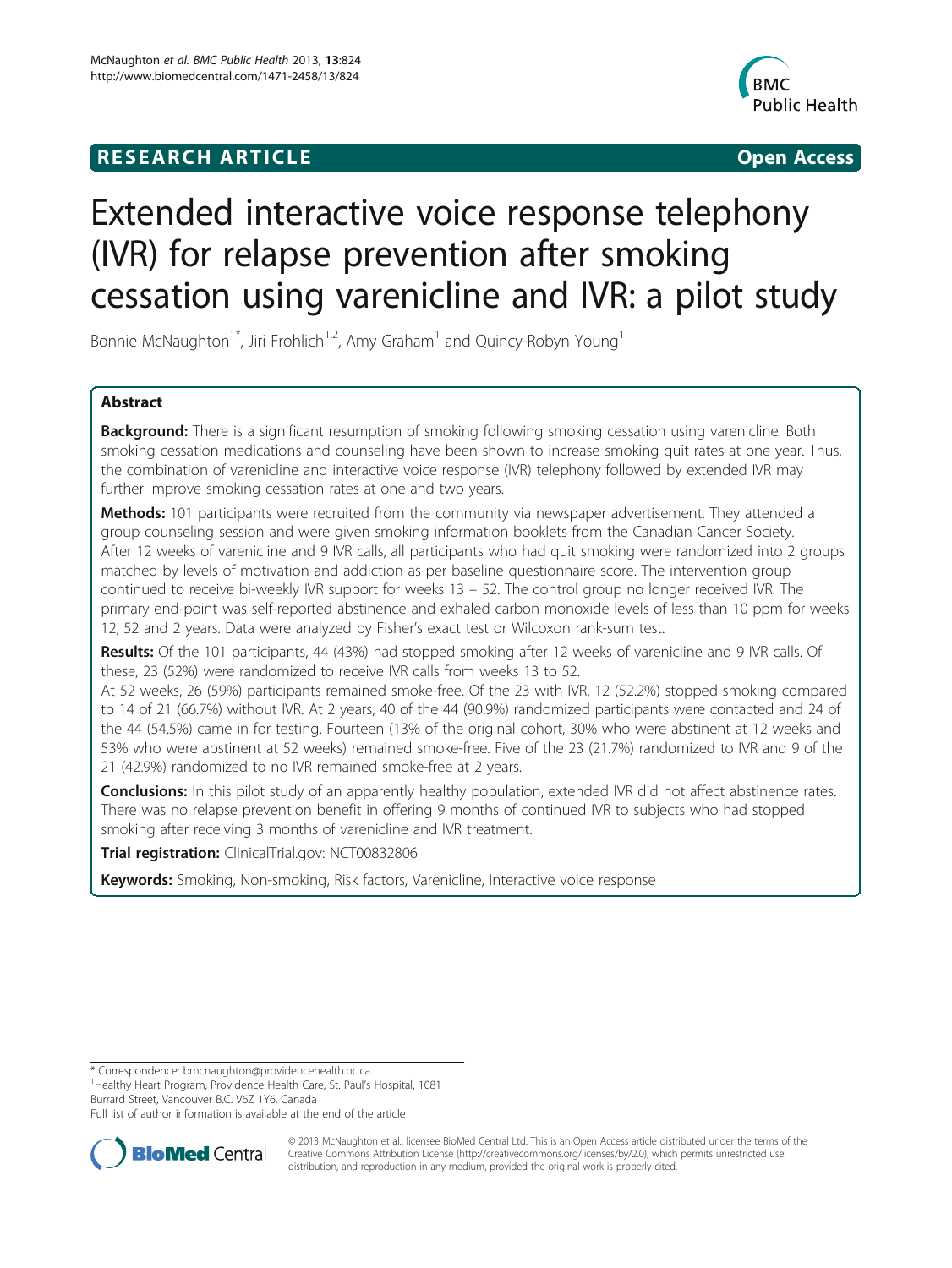# Background

When administered for 12 weeks, the smoking cessation drug varenicline has been shown to lead to continuous abstinence rates of about 44% during the last 4 weeks of treatment and  $22 - 23\%$  at a one-year follow-up [[1,2](#page-6-0)]. Although varenicline's effect exceeded that of other drugs such as sustained-release bupropion, the cessation rates are still low. While medications can be effective in reducing withdrawal symptoms and improving treatment outcomes, a combination of pharmacotherapy and behavioral counseling is more likely to increase abstinence rates [\[3](#page-6-0)].

IVR systems have been applied in a variety of medical settings and have been used successfully to assess patients at home after hospital discharge for adverse outcomes [[4\]](#page-6-0).

Three Canadian studies have explored the potential of IVR to follow smokers after discharge as part of a comprehensive hospital-based smoking intervention (the "Ottawa Model"), demonstrating that it is feasible to use IVR in this setting and suggesting an intervention that includes optional automated post-discharge follow-up may increase smoking cessation. However, the specific contribution of IVR to cessation rates was assessed only in a small pilot study limited to smokers admitted with myocardial infarction. The study showed a benefit of IVR that did not reach statistical significance. Also, cardiac patients have higher rates of smoking cessation after hospital discharge than a general population [\[4](#page-6-0)].

The automated IVR uses algorithms and computerized speech recognition to engage smokers on the telephone: it gathers information; provides reinforcing messages and triages them to a study nurse for call-back within 2 working days if either the smoker or the nurse identify that help is required. IVR is a low cost, high-yield way of contacting smokers when they would not ordinarily be contacted.

In our study everyone received a combination of medication and smoking cessation counseling (through the IVR and call-back), from a study nurse if needed. This combination approach gave all participants proven treatment and an equal opportunity to stop smoking. We hypothesized that IVR telephony may decrease the relapse rate after smoking cessation.

## Methods

#### Ethics and study design

This investigator initiated study was sponsored by Pfizer Canada, producers of varenicline. The study was scrutinized internally at the Healthy Heart Program and also by scientists at Pfizer Canada and Pfizer United States of America. It was approved by the Providence Health Care Ethics Committee.

The study is a two-arm, randomized pilot study of 2 years duration to determine the effect of 9 months of extended IVR on the effectiveness of smoking cessation after an initial 3 months of varenicline and IVR treatment. The randomized component of the study included only those who successfully quit smoking at 12 weeks.

Varenicline has been approved by Health Canada and marketed since 2007. The IVR system includes the option of direct nurse-to-subject over the telephone counseling. Both the automated IVR system and the direct nurse-to-subject over the telephone contact are classified as counseling.

The IVR uses algorithms and speech recognition to collect information from participants and monitor symptoms. It provides encouragement and reinforcing smoking cessation messages. These regular messages may serve to further strengthen participants' sense of self-efficacy in remaining smoke-free [\[5](#page-6-0)]. If the participant requests a call-back then a study nurse would call them and help them get back on track with smoking cessation.

Short counseling interventions have been found to be very effective. Callback counseling provides a flexible, costeffective intervention for smoking cessation that can be provided by a centralized service for a large population. It appears to encourage a greater proportion of quit attempts and to reduce the rate of relapse among those quitting [[6\]](#page-6-0).

#### Study population

101 participants were recruited from the community in response to an advertisement in a local newspaper. None had a history of cardiac or other chronic disease.

Inclusion criteria: smoking 35 or more cigarettes per week or 5 or more cigarettes per day for at least 2 years with no period of abstinence longer than 3 months.

Exclusion criteria: use of any smoking cessation drugs or nicotine replacement drugs in the last 3 months, use of medications to treat depression or any psychiatric illness, history of depression or an unstable medical condition.

Exclusion criteria were identified by self-report. The study investigators met with each participant to complete a checklist of inclusion and exclusion criteria as approved by the hospital ethics committee. None of the participants who attended the initial study information session had a chronic disease. Those who had experienced depression or had a mental health condition in the past year were excluded because of the varenicline warning label for agitation, hostility, depression or changes in behaviour or thinking. We excluded people who had experienced these symptoms in the past year.

All potential participants attended an information session about smoking, smoking cessation, varenicline, eligibility for the study, and the relevance of the questionnaire about demographics, motivation, stress, and smoking. They were given an information package including the Canadian Cancer Society booklets For Smokers Who Don't Want to Quit and For Smokers Who Want to Quit.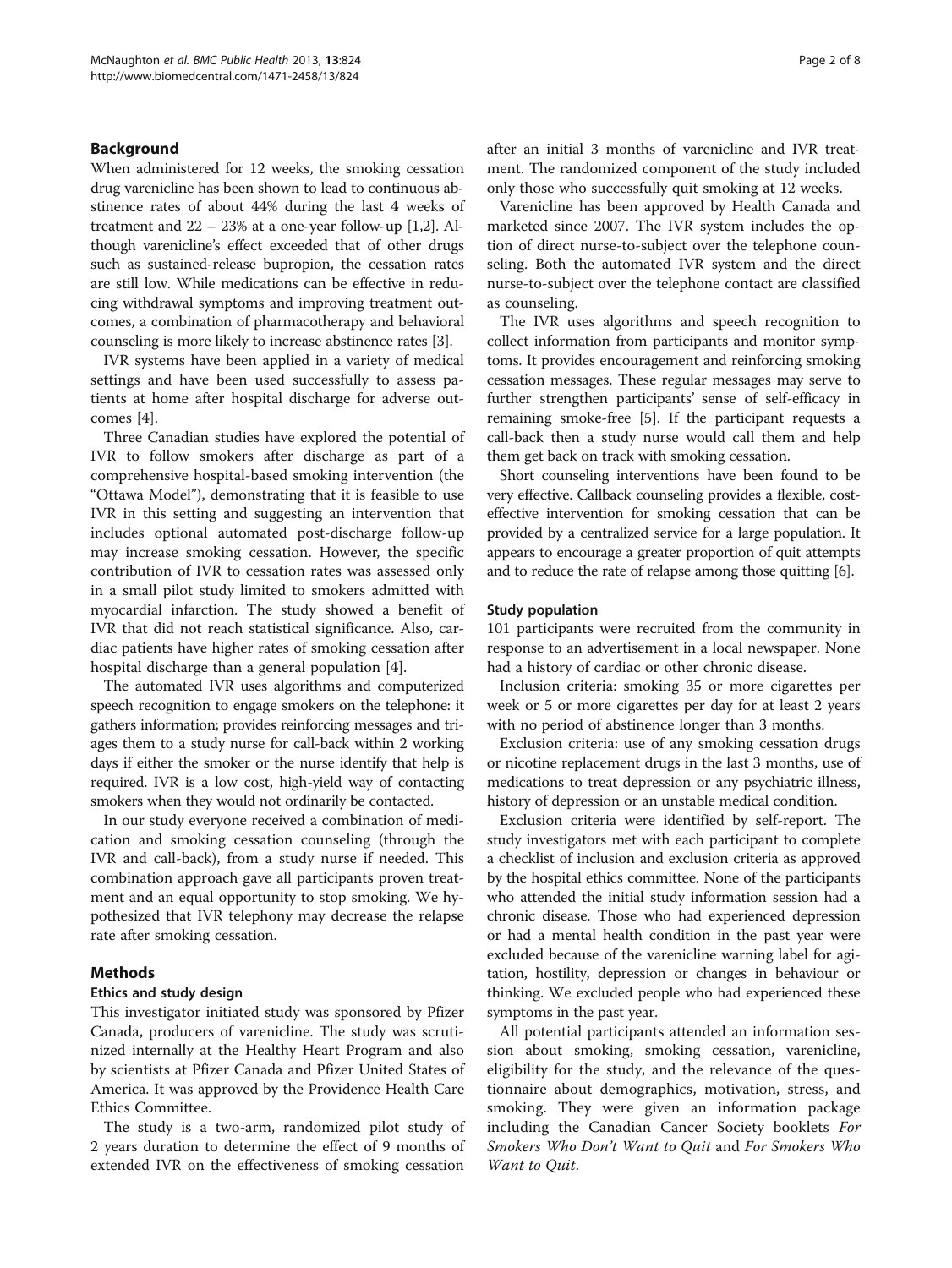All participants gave written informed consent.

The study was performed in the Healthy Heart Program, an outpatient clinic. The focus of the program is helping people minimize their risk factors for coronary artery disease.

#### Initial varenicline and IVR treatment

Participants received a 12-week supply of varenicline: 0.5 mg to be taken on days 1–3, 0.5 mg twice a day on days 4–7, and 1 mg twice a day until the end of week 12. At the initial visit participants chose a target quit date between 8 and 14 days after starting varenicline and gave their preferred calling time for the IVR technology.

The IVR intervention consisted of 2 parts: establishing it is speaking to the study participant and the main data collection section. As instructed at the beginning of the call, the participant answers "yes" or "no" to all questions except when asked about their level of confidence and their side effects. The IVR asks if they have had a cigarette since their quit date, if they have smoked a cigarette, even a puff, if they have used varenicline in the last 14 days, have they experienced any side effects, how confident they are that they will remain a non-smoker, and would they like to have a study nurse call them to help prevent relapse or provide advice about varenicline. Finally, there is a positive reinforcing message thanking and congratulating them followed by "remaining smokefree is the single most important thing you can do for your health". The calls are 3–5 minutes long, depending on their answers and which part of the algorithm they are directed to. The IVR made a call on their quit day, then on day 3, 8, and 11, and every 2 weeks thereafter.

After the 12th week of treatment, those who had stopped smoking were asked to come in for an exhaled carbon monoxide level measurement to confirm their nonsmoking status. The primary end-point was self-reported abstinence and exhaled carbon monoxide levels of less than 10 parts per million (ppm) at 12 and 52 weeks and 2 years.

# Intervention and control cohorts

Participants who had quit smoking at 12 weeks were randomized into 2 groups matched by their level of motivation and level of addiction as per psychometric questionnaire at baseline. This was a stratified randomization whereby participants were categorized by motivation and addiction. The intervention group continued to receive IVR calls every 2 weeks from weeks 13 – 52. The control group did not receive further IVR.

At 52 weeks, all participants were asked to come in for a follow-up appointment and complete the same questionnaire administered at the initial baseline visit. Weight and waist circumference were measured and in those who had stopped smoking an exhaled carbon monoxide level was measured.

At 2 years all participants were asked to come in for a final visit to measure weight and waist circumference and determine smoking status. For those who were not smoking an exhaled carbon monoxide level was measured.

#### Analysis

To date, a single all-encompassing questionnaire to assess level of motivation to stop smoking has not been developed. Rather, it is agreed that assessment of nicotine dependence, stage of change, balance of pros and cons, level of temptation, confidence to stop smoking, and level of stress and mood is best used in combination to assess motivation [\[7](#page-6-0)-[9\]](#page-6-0).

Questionnaire data were collected at the initial and 52 week visit. The Stage of Change algorithm was used to determine the stage of readiness for change [\[10\]](#page-7-0). Pros and cons of change were assessed using the Decisional Balance Scale [\[11\]](#page-7-0). This measured participants' perceived benefits and drawbacks of stopping smoking. Their selfefficacy was measured on the Self-Efficacy and Temptation Scale [[12](#page-7-0)]. These questionnaires have been used in the Canadian Heart and Stroke Foundation funded trial – The Multicentre Biofeedback Reactivity Trial: Modifying Cardiovascular Reactivity to Stress During the Acute Phase of Smoking Cessation [[13\]](#page-7-0).

The Fagerstrom Tolerance Test of Nicotine Dependence was used to determine level of dependence on nicotine and The Stop D Scale (Stress and Mood) to provide severity scores for each of the following areas: depression, anxiety, stress, anger, and poor social support [\[14,15](#page-7-0)]. The answers to the questionnaire provide information about the phenotype – who responds to varenicline and IVR treatment and who does not.

Motivation is a complex subject that involves motives, intents, values, and probability of success [[16](#page-7-0)]. Motivation is considered critical to changing problem behaviours and to engaging in health-protection behaviours such as stopping smoking. Motivation for change typically refers to both reasons for change and the strength of the desire or commitment to make the change [[17](#page-7-0)].

Age, gender, income, social support and number of cigarettes smoked per day are among the factors that have been shown to influence ability to stop smoking [[18,19\]](#page-7-0). Table [1](#page-3-0) summarizes selected variable frequencies that were included in the questionnaires. These are the variables with the strongest trend toward significance.

#### Statistical analysis

Summary statistics were used to describe the demographic characteristics of the study participants. The univariate relationship between the outcome and the potential predictors were analyzed by Fisher's exact test or Wilcoxon rank-sum test as appropriate.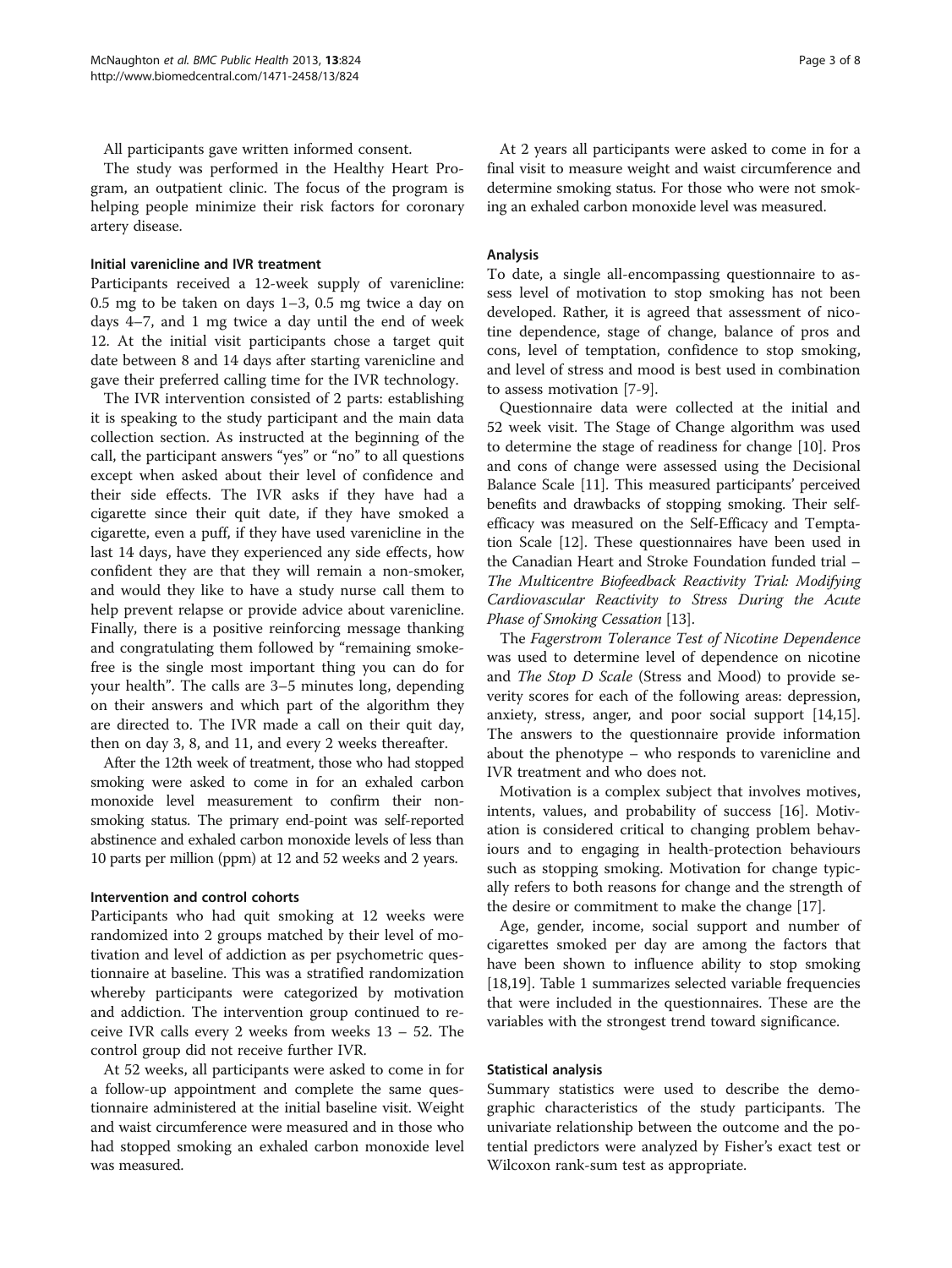<span id="page-3-0"></span>Table 1 Summary of selected variable frequencies

| Variable                                   | All subjects $(n = 101)$ |
|--------------------------------------------|--------------------------|
| Sex                                        |                          |
| Missing                                    | 1(.%)                    |
| Male                                       | 67 (67.0%)               |
| Female                                     | 33 (33.0%)               |
| Present living status                      |                          |
| Married                                    | 45 (44.6%)               |
| Cohabiting                                 | $9(8.9\%)$               |
| Coupled and not cohabiting                 | $1(1.0\%)$               |
| Widowed                                    | 4 (4.0%)                 |
| Separated                                  | $3(3.0\%)$               |
| Divorced                                   | 13 (12.9%)               |
| Single                                     | 26 (25.7%)               |
| Age at baseline                            |                          |
| Median (IQR)                               | 54.0 (45.0, 62.0)        |
| Mean (SD)                                  | 52.6 (11.8)              |
| Min & max                                  | (25.0, 73.0)             |
| Weight at baseline (kg)                    |                          |
| Median (IQR)                               | 76.4 (66.6, 90.7)        |
| Mean (SD)                                  | 78.8 (16.6)              |
| Min & max                                  | (48.4, 136.0)            |
| Waist at baseline (cm)                     |                          |
| Median (IQR)                               | 91.0 (83.0, 100.0)       |
| Mean (SD)                                  | 92.8 (13.9)              |
| Min & max                                  | (44.5, 134.0)            |
| Number of cigs. smoked per day at baseline |                          |
| Missing data                               | 1                        |
| Median (IQR)                               | 18.0 (13.0, 22.0)        |
| Mean (SD)                                  | 19.2 (9.8)               |
| Min & max                                  | (6.0, 55.0)              |
| Status at week 12                          |                          |
| Still smoking                              | 57 (56.4%)               |
| Not smoking                                | 44 (43.6%)               |
| Status at week 52                          |                          |
| Missing data                               | 33 (.%)                  |
| Smoking                                    | 40 (58.8%)               |
| Not smoking                                | 27 (39.7%)               |
| Died                                       | $1(1.5\%)$               |
| Randomized to extended IVR                 |                          |
| No                                         | 21 (47.7%)               |
| Yes                                        | 23 (52.3%)               |

# Results

Of the 101 participants, 44 (43%) had stopped smoking after 12 weeks of varenicline and 9 IVR calls. Of these 44 subjects, 23 (52%) were randomized to receive

Of the 44 participants who had quit smoking at 12 weeks, 26 (59%) remained smoke-free at 52 weeks, 12 of these had received extended IVR and 14 were in the control group  $(12/23 \ (52\%)$  vs.  $14/21 \ (66.7\%)$ ; p = 0.33). Table [3](#page-4-0) provides the status at 52 weeks for those eligible for randomization at week 12 ( $n = 44$ ).

One participant who was not randomized stopped smoking after surgery for lung cancer. As a result, there were 27 confirmed non-smokers at 52 weeks but only 26 had been randomized at 12 weeks. One participant was diagnosed with lymphoma, randomized to receive extended IVR and remained a non-smoker at 52 weeks, and one participant who failed to quit at 12 weeks, died from an AIDS related illness.

At 2 years, 40 (39%) of the original 101 participants were contacted and 24 (23%) had their carbon monoxide measured. There were 14 (13% of the study population, 30% of those abstinent at 12 weeks, 53% of those abstinent at 52 weeks) who were confirmed non-smokers. Of these, 5 (21% of those abstinent at 12 weeks) had received extended IVR. Thus, 5 of 23 (21.7%) on IVR versus 9 of 21 (42.9%) on no IVR (chi-square = 2.26,  $p =$ 0.13) remained smoke-free at two years. Figure [1](#page-4-0) displays a summary flowchart of the study results at 12 weeks, 1 and 2 years.

The IVR responses did identify those who were struggling to stop smoking and these were the participants that were called back. There were no common psychosocial or demographic characteristics, as identified in the questionnaire, that indicated who would respond to the IVR calls and who would not.

For participants in the extended IVR group, week 12 – 52, there was a low percentage of IVR calls completed (mean 37%, median 34%) and a lower percentage of assessments completed (mean 16%, median 16%). These were the participants who had stopped smoking at 12 weeks and were the subject of investigation.

#### Variables predicting smoking cessation

Our study participants were recruited from the community, while many studies included recently hospitalized subjects who may have a greater degree of motivation to stop smoking.

Income over \$54,000. showed a trend toward improved smoking cessation rates but was not statistically significant.

Table [4](#page-5-0) displays a summary of the association between potential predictors and smoking status at week 12. Table [5](#page-5-0) displays a summary of these potential predictors at week 52.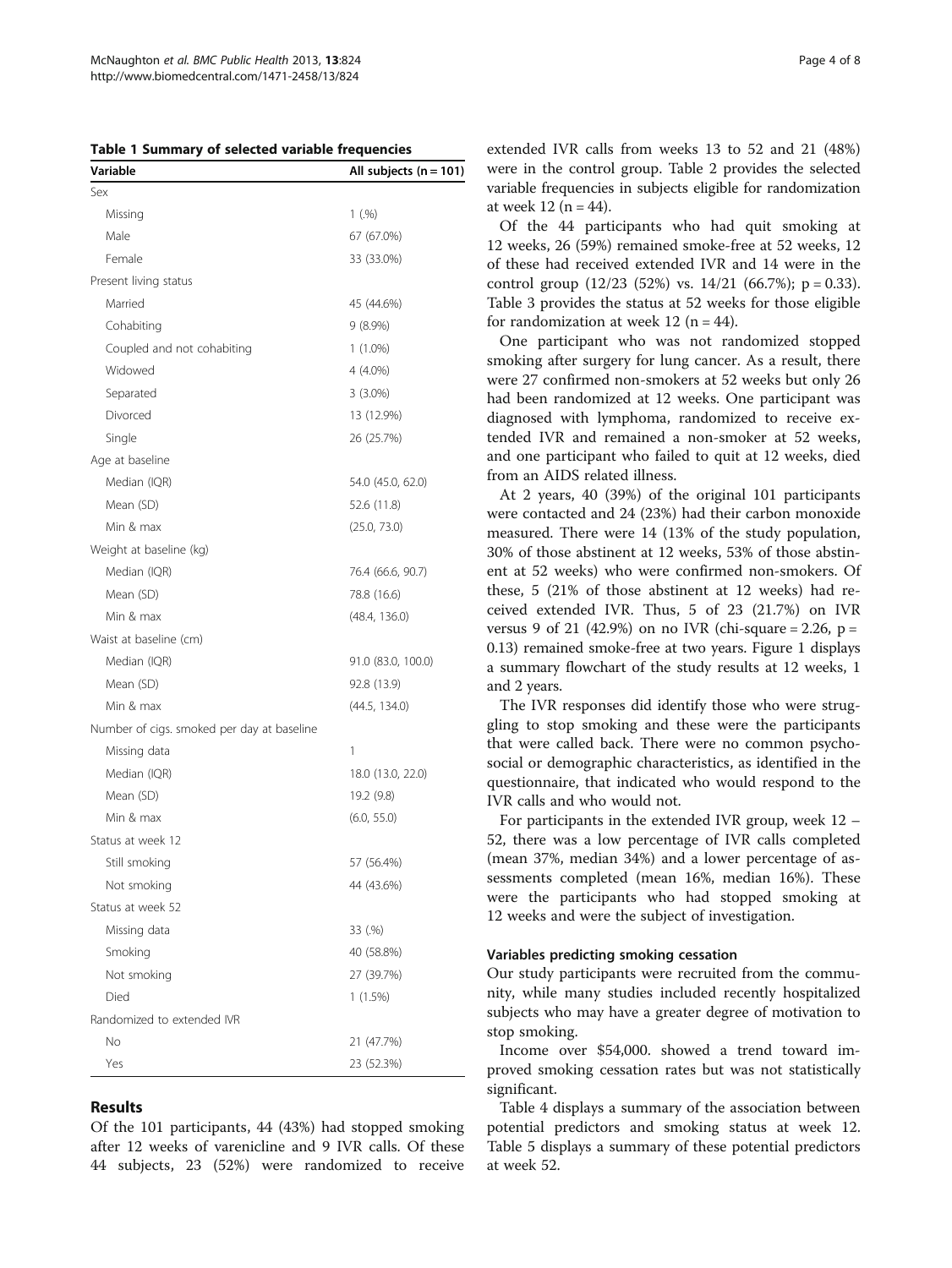| Variable                                   | Control<br>$(n = 21)$ | <b>Extended IVR</b><br>$(n = 23)$ |
|--------------------------------------------|-----------------------|-----------------------------------|
| Sex                                        |                       |                                   |
| Male                                       | 14 (66.7%)            | 13 (56.5%)                        |
| Female                                     | 7 (33.3%)             | 10 (43.5%)                        |
| Present living status                      |                       |                                   |
| Married                                    | 7 (33.3%)             | 12 (52.2%)                        |
| Cohabiting                                 | $1(4.8\%)$            | 2(8.7%)                           |
| Coupled and not cohabiting                 | $0(0.0\%)$            | $1(4.3\%)$                        |
| Widowed                                    | $2(9.5\%)$            | 2(8.7%)                           |
| Separated                                  | $1(4.8\%)$            | $0(0.0\%)$                        |
| Divorced                                   | 3(14.3%)              | 3 (13.0%)                         |
| Single                                     | 7 (33.3%)             | 3 (13.0%)                         |
| Age at baseline                            |                       |                                   |
| Median (IQR)                               | 57.0 (48.0, 61.0)     | 58.0 (50.0, 64.0)                 |
| Mean (SD)                                  | 54.2 (10.0)           | 55.7 (10.9)                       |
| Min & max                                  | (30.0, 69.0)          | (27.0, 73.0)                      |
| Weight at baseline (kg)                    |                       |                                   |
| Median (IQR)                               | 72.5 (64.4, 84.0)     | 76.4 (67.7, 98.3)                 |
| Mean (SD)                                  | 74.7 (13.6)           | 83.3 (21.6)                       |
| Min & max                                  | (55.1, 105.7)         | (48.4, 136.0)                     |
| Waist at baseline (cm)                     |                       |                                   |
| Median (IQR)                               | 91.0 (83.0, 98.0)     | 95.0 (87.0, 106.0)                |
| Mean (SD)                                  | 90.7 (11.4)           | 98.4 (15.4)                       |
| Min & max                                  | (71.0, 117.5)         | (79.0, 134.0)                     |
| Number of cigs. smoked per day at baseline |                       |                                   |
| Median (IQR)                               | 16.0 (10.0, 20.0)     | 18.0 (13.0, 22.0)                 |
| Mean (SD)                                  | 17.3(8.6)             | 18.5(6.6)                         |
| Min & max                                  | (6.0, 40.0)           | (7.0, 37.0)                       |

<span id="page-4-0"></span>Table 2 Subjects eligible for randomization at week 12  $(N = 44)$ 

#### **Discussion**

The study had a unique design and a long (2 year) follow-up.

The major appeals of using IVR are its high level of accessibility, and cost-effectiveness. Telephones are simple to use and familiar to people of most demographics,

Table 3 Status at 52 weeks for those eligible for randomization at week 12 ( $N = 44$ )

| Outcome           | Overall<br>$(N = 44)$ | Control<br>$(N = 21)$ | <b>Extended IVR</b><br>$(N = 23)$ | p-value <sup>1</sup> |
|-------------------|-----------------------|-----------------------|-----------------------------------|----------------------|
| Status at week 52 |                       |                       |                                   |                      |
| Missing           | 4                     |                       | 2                                 | 0.333                |
| Smoking           | 14 (35.0%)            | 5(26.3%)              | $9(42.9\%)$                       |                      |
| Not smoking       | 26 (65.0%)            | 14 (73.7%)            | 12 (57.1%)                        |                      |

<sup>1</sup> Based on Fisher's exact test.



an advantage of IVR over some of the similar internetbased approaches that are currently being employed [[5\]](#page-6-0).

Research has shown that levels of IVR compliance tends to be relatively high when used for symptom monitoring and as an adjunct to the treatment of chronic pain [[5\]](#page-6-0). This may indicate that IVR technology works well for people when they feel that it is beneficial and they are motivated to reach an outcome such as pain management.

Cardiac patients also have higher rates of smoking cessation after hospital discharge than a general population [[4\]](#page-6-0). A study from The Ottawa Heart Institute identified almost 1300 patients at admission and 91% received intervention to help them quit smoking. Six months after discharge 44% of cardiac patients were not smoking after 10 weeks of nicotine patch therapy and 3 IVR calls [[20](#page-7-0)].

A study with a general population showed after 12 weeks of varenicline or 10 weeks of transdermal nicotine patch, the last 4 weeks of treatment showed a significantly greater abstinence rate with varenicline (55.9%) than transdermal nicotine patch (43.2%; OR 1.70, 95% CI 1.26 to 2.28, p < 0.001). At 52 weeks these numbers decreased to 26.1% for varenicline and 20.3% for transdermal nicotine patch (OR 1.40, 95% CI 0.99 to 1.99, p = 0.056) [\[21](#page-7-0)].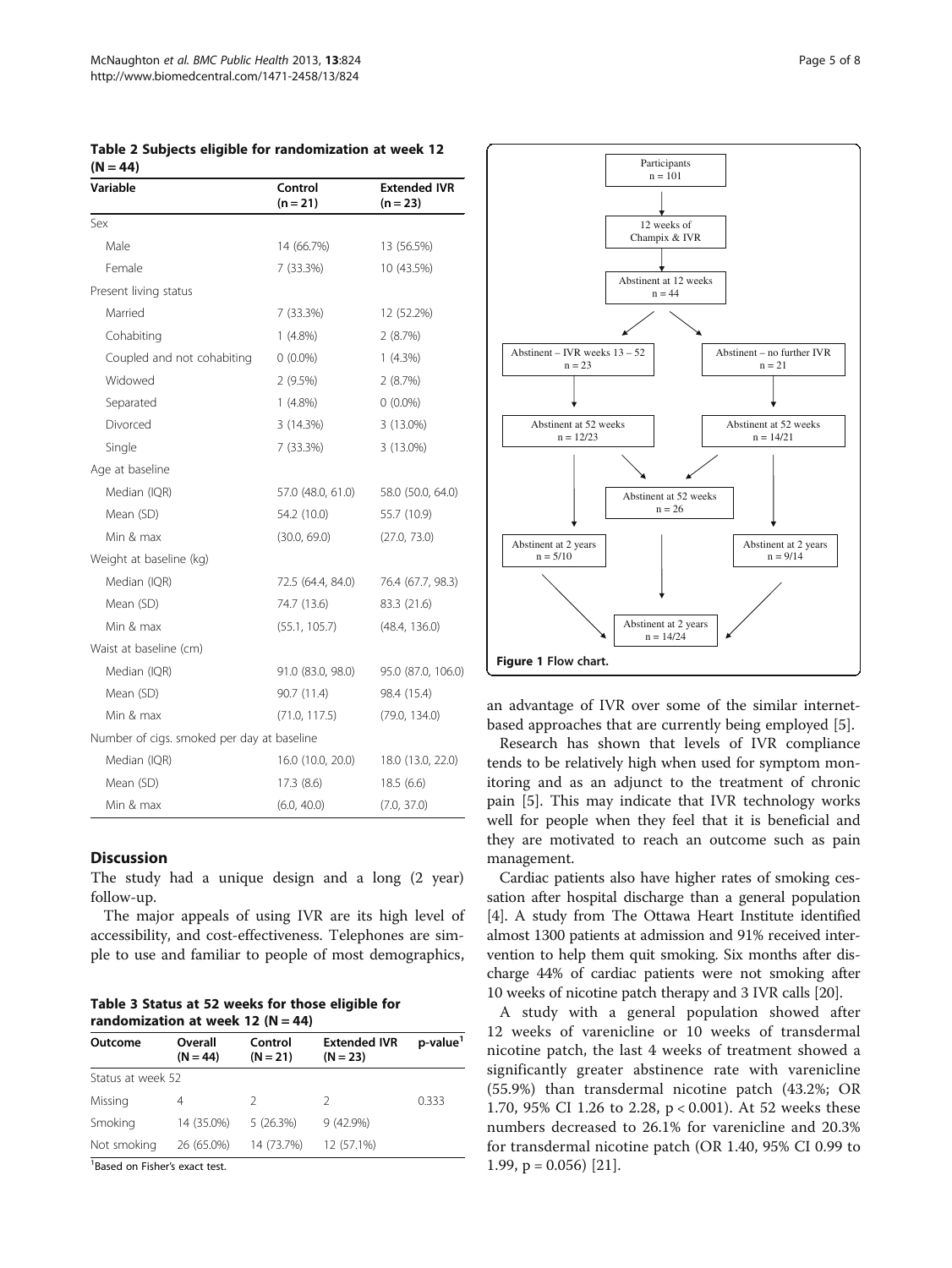| Variable                                   | Smoking<br>$(n = 57)$ | Not smoking<br>$(n = 44)$ | p-value <sup>1</sup> |
|--------------------------------------------|-----------------------|---------------------------|----------------------|
| Sex                                        |                       |                           | 0.392                |
| Missing                                    | 1(.%)                 | 0(.%)                     |                      |
| Male                                       | 40 (59.7%)            | 27 (40.3%)                |                      |
| Female                                     | 16 (48.5%)            | 17 (51.5%)                |                      |
| Present living status                      |                       |                           | 0.554                |
| Married/Cohabiting                         | 32 (59.3%)            | 22 (40.7%)                |                      |
| Single/Others <sup>2</sup>                 | 25 (53.2%)            | 22 (46.8%)                |                      |
| Age at baseline                            |                       |                           | 0.104                |
| Median (IQR)                               | 52.0 (40.0, 61.0)     | 57.5 (49.0, 63.0)         |                      |
| Mean (SD)                                  | 50.8 (12.6)           | 55.0 (10.4)               |                      |
| Min & max                                  | (25.0, 70.0)          | (27.0, 73.0)              |                      |
| Weight at baseline (kg)                    |                       |                           | 0.856                |
| Median (IQR)                               | 77.2 (66.7, 90.7)     | 75.4 (64.8, 90.2)         |                      |
| Mean (SD)                                  | 78.5 (15.0)           | 79.2 (18.5)               |                      |
| Min & max                                  | (50.2, 109.5)         | (48.4, 136.0)             |                      |
| Waist at baseline (cm)                     |                       |                           | 0.319                |
| Median (IQR)                               | 91.0 (82.5, 99.0)     | 92.3 (85.3, 101.5)        |                      |
| Mean (SD)                                  | 91.3 (13.7)           | 94.7 (14.0)               |                      |
| Min & max                                  | (44.5, 127.0)         | (71.0, 134.0)             |                      |
| Number of cigs. smoked per day at baseline |                       |                           | 0.467                |
| Median (IQR)                               | 20.0 (14.0, 23.0)     | 18.0 (13.0, 20.0)         |                      |
| Mean (SD)                                  | 20.2 (11.2)           | 18.0(7.6)                 |                      |
| Min & max                                  | (6.0, 55.0)           | (6.0, 40.0)               |                      |

<span id="page-5-0"></span>Table 4 Association between potential predictors and smoking status at week 12 univariate analysis

<sup>1</sup>Depending on the type of the variable, p-value is based on Fisher's exact test or Wilcoxon rank-sum test.

<sup>2</sup>Others include widowed, separated, divorced and coupled (not cohabiting).

At 3 months this 55.9% quit rate with varenicline compares with our 43% quit rate after 3 months of vareniclince and IVR. At 52 weeks the 26.1% quit rate compares with 25% of our original group  $(n = 26$  out of 101). The quit rates for dual therapy varenicline and IVR were lower at 3 months in our study than for monotherapy varenicline.

While our study had a small sample size, it was interesting that those who were not smoking at 12 weeks and received extended IVR from weeks 13 – 52 had a 52.5% quit rate at 52 weeks. Those who were not smoking at 12 weeks and did not receive extended IVR had a 66.7% quit rate. It would appear that if you are able to quit by 12 weeks with varenicline and IVR you have a higher likelihood of not smoking at 52 weeks than if you had stopped with use of varenicline alone.

#### Relapse prevention

The Cochrane Review for "relapse prevention interventions for smoking cessation" found that there is insufficient

| Table 5 Association between potential predictors and |  |
|------------------------------------------------------|--|
| smoking status at week 52 - for those randomized     |  |

| Variable                                      | Smoking<br>$(n = 14)$ | Not smoking<br>$(n = 26)$ | p-value <sup>1</sup> |
|-----------------------------------------------|-----------------------|---------------------------|----------------------|
| Treatment group                               |                       |                           | 0.333                |
| Control                                       | 5(26.3%)              | 14 (73.7%)                |                      |
| Extended IVR                                  | $9(42.9\%)$           | 12 (57.1%)                |                      |
| Sex                                           |                       |                           | 0.736                |
| Male                                          | 8 (32.0%)             | 17 (68.0%)                |                      |
| Female                                        | 6 (40.0%)             | $9(60.0\%)$               |                      |
| Present living status                         |                       |                           | 0.510                |
| Married/Cohabiting                            | 6(28.6%)              | 15 (71.4%)                |                      |
| Single/Others <sup>2</sup>                    | 8 (42.1%)             | 11 (57.9%)                |                      |
| Age at baseline                               |                       |                           | 0.966                |
| Median (IQR)                                  | 57.5 (50.0, 63.0)     | 59.0 (48.0, 64.0)         |                      |
| Mean (SD)                                     | 56.3 (8.5)            | 55.3 (11.8)               |                      |
| Min & max                                     | (41.0, 69.0)          | (27.0, 73.0)              |                      |
| Weight at baseline (kg)                       |                       |                           | 0.092                |
| Median (IQR)                                  | 69.7 (64.2, 77.4)     | 80.9 (68.1, 91.5)         |                      |
| Mean (SD)                                     | 72.9 (15.4)           | 82.4 (19.8)               |                      |
| Min & max                                     | (55.1, 111.0)         | (48.4, 136.0)             |                      |
| Waist at baseline (cm)                        |                       |                           | 0.072                |
| Median (IQR)                                  | 87.8 (83.0, 95.0)     | 96.5 (89.0, 103.5)        |                      |
| Mean (SD)                                     | 90.1 (13.6)           | 97.3 (13.9)               |                      |
| Min & max                                     | (71.0, 125.5)         | (72.5, 134.0)             |                      |
| Number of cigs. smoked<br>per day at baseline |                       |                           | 0.493                |
| Median (IQR)                                  | 19.0 (12.0, 25.0)     | 17.0 (13.0, 20.0)         |                      |
| Mean (SD)                                     | 18.9 (8.4)            | 16.9(7.3)                 |                      |
| Min & max                                     | (7.0, 37.0)           | (6.0, 40.0)               |                      |

<sup>1</sup>Depending on the type of the variable, p-value is based on Fisher's exact test or Wilcoxon rank-sum test.

<sup>2</sup>Others include widowed, separated, divorced and coupled (not cohabiting).

evidence, at the moment, to support the use of any specific behavioural intervention for helping smokers who have successfully quit for a short time to avoid relapse. The verdict is strongest for interventions focusing on identifying and resolving tempting situations, as most studies were concerned with these. There is little research available regarding other behavioural approaches. However, extended treatment with varenicline (past 12 weeks) may prevent relapse [\[22\]](#page-7-0).

All participants in the study consented to receiving IVR calls. As IVR and varenicline were the basis of the study protocol it is difficult to determine how many were motivated to participate in IVR contact. There were no predictors (age, gender, number of cigarettes smoked per day) at 12 and 52 weeks as to who would respond to the IVR calls. Also, for those who had quit smoking at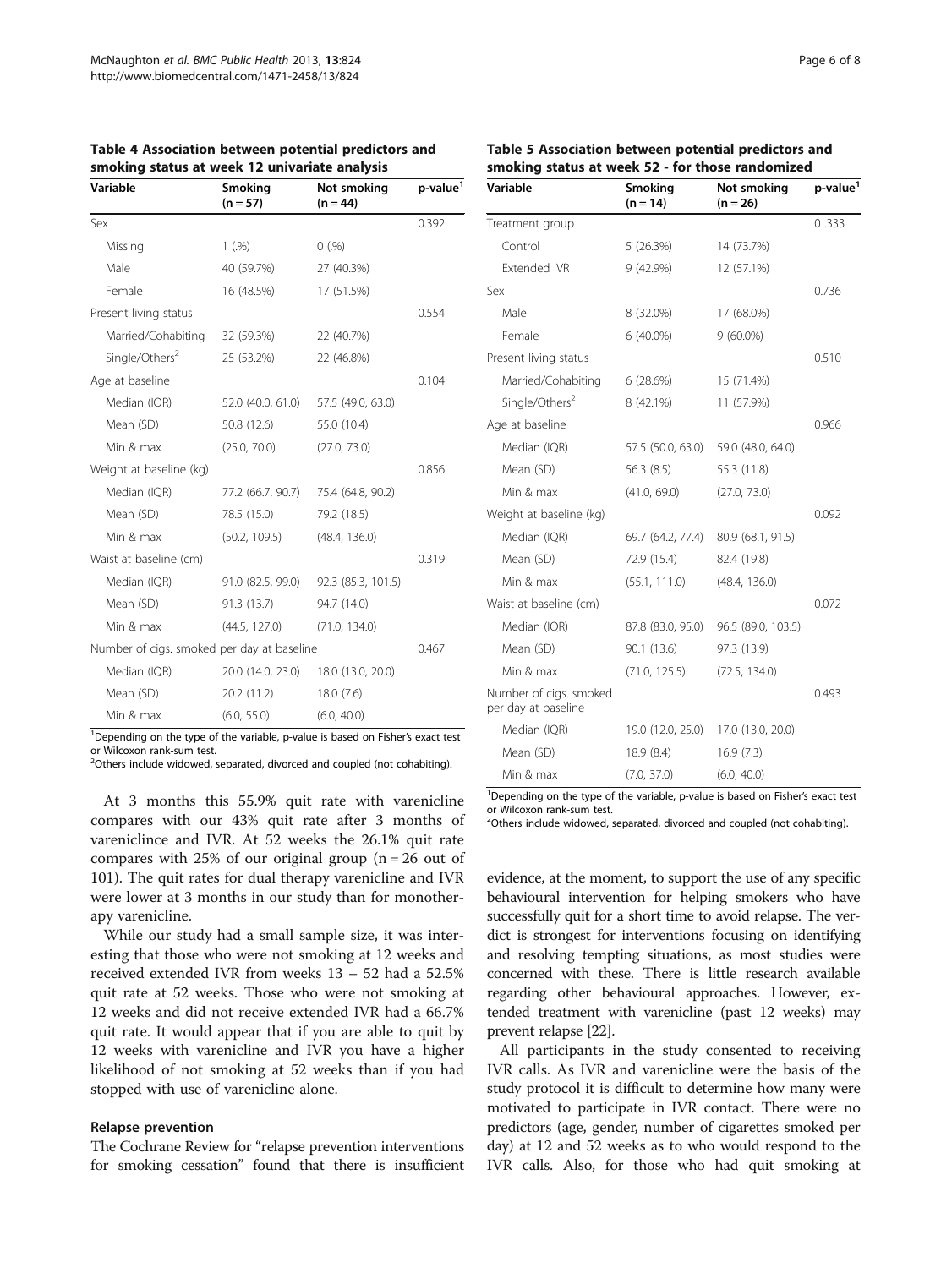<span id="page-6-0"></span>12 weeks and were randomized to receive 19 additional calls between week 12 and 52, there were no predictors.

The IVR initiates contact as opposed to Quit Lines that people call. If participants request a call back or if their IVR responses indicate they are struggling with remaining smoke-free, are smoking, or experiencing side effects, a study nurse calls them. Proactive telephone counseling not initiated by calls to helplines helps smokers interested in quitting (44 studies, >24,000 participants, RR 1.29, 95% CI 1.20 to 1.38) [4].

There is some evidence of a dose response; one or two brief calls are less likely to provide a measurable benefit. Three or more calls increase the chances of quitting compared to a minimal intervention such as providing standard self-help materials, brief advice, or compared to pharmacotherapy alone. Telephone quitlines provide an important route of access to support for smokers, and call-back counseling enhances their usefulness [[23\]](#page-7-0).

In our study, participants received 9 IVR calls in the first 12 weeks and those who were randomized to receive extended IVR from weeks 13 – 52 received an additional 19 calls. We are not aware of any studies with this many IVR calls for this long of a period.

While relapse was progressive from week 13 through 52, those who had quit with IVR and varenicline at 12 weeks had relatively low relapse rates for smoking cessation by 52 weeks. Interestingly, those who had quit at 12 weeks (43%) and went on to receive extended IVR had a 52.5% quit rate at 52 weeks  $(n = 12/23)$ . Those who had quit at 12 weeks and did not receive further care had a 66.7% quit rate  $(n = 14/21)$ .

Future studies will hopefully address the possibility of an inverse benefit ratio of, for example, receiving more than 9 IVR calls. To our knowledge, there have been no published trials providing IVR and telephone call-back counseling as an adjunct to varenicline for smoking cessation.

We were not able to follow-up with study subjects to find out why they lost interest with the IVR.

The time of year chosen for follow-up may not have been conducive to attending follow-up appointments and responding to IVR calls. Follow-up appointments were scheduled at 12 weeks, 52 weeks and 2 years. All of these times coincided with summer season which may have been a barrier to attending. Also, the opportunity to receive the varenicline at no charge may have attracted a select population. The study participants were a lower income group (\$42,000. average annual income) than the provincial average (\$67,000). Other studies have shown a link between lower average income and ability to stop smoking [\[24,25\]](#page-7-0).

# Conclusions

Our data show a lack of significant reduction in relapse rates at 52 weeks in apparently healthy participants who

Although age, treatment, baseline weight and income showed trends as predictors of smoking cessation, they were not statistically significant. These findings suggest a larger study is needed before allocating health care funds for IVR in a healthy population without chronic disease.

#### Competing interests

Jiri Frohlich was a member of Pfizer (Canada) Medical Advisory Board and received speaking honoraria. He also participated in several clinical trials and received grants for investigator initiated studies.

#### Authors' contributions

JF obtained research funding and supervised all intervention development. JF and BM participated in the conception of the study and developed its design. AG and BM developed interactive voice response telephony interview scripts and analyzed and interpreted its data. QY provided questionnaire development and analysis methods. BM prepared data for analysis, including quality assurance and data consolidation. BM wrote the manuscript draft and JF revised it critically for intellectual content. All authors read and approved the final manuscript.

#### Acknowledgements

This study was funded by Pfizer Canada. The authors acknowledge Andrew Ignaszewski for helping with patient recruitment, Fred Bass and Greg Bondy for the presentation of smoking related education sessions for participants, Sarah Cockell for questionnaire interpretation, Min Li for data input, Joel Singer and Terry Lee for statistical analysis, Andrew Juren for follow-up assessment and Monica Juren for literature search.

#### Author details

<sup>1</sup> Healthy Heart Program, Providence Health Care, St. Paul's Hospital, 1081 Burrard Street, Vancouver B.C. V6Z 1Y6, Canada. <sup>2</sup>Department of Pathology and Laboratory Medicine, University of British Columbia, Vancouver, BC, Canada.

#### Received: 6 May 2013 Accepted: 30 August 2013 Published: 10 September 2013

#### References

- 1. Jorenby DE, Hays JT, Rigotti NA, et al: Efficacy of varenicline, an α4β2 nicotinic acetylcholine receptor partial agonist, vs placebo or sustainedrelease bupropion for smoking cessation. JAMA 2006, 296:56–63.
- 2. Gonzales D, Rennard SI, Nides M, et al: Varenicline, an α4β2 nicotinic acetylcholine receptor partial agonist, vs sustained-release bupropion and placebo for smoking cessation. JAMA 2006, 296:47–55.
- 3. Galanti L: Tobacco smoking cessation management: integrating varenicline in current practice. Vasc Health Risk Manag 2008, 4(4):837–845.
- 4. Regan S, Reyen M, Lockhart B, Richards A: An interactive voice response system to continue a hospital-based smoking cessation intervention after discharge. Nicotine Tob Res 2011, 01:1–6.
- 5. Lieberman G, Naylor M: Interactive voice response technology for symptom monitoring and as an adjunct to the treatment of chronic pain. Transl Behav Med 2012, 2(1):93–101.
- 6. Lal A, Mihalopoulos C, Wallace A, Vos T: The cost-effectivness of call-back counselling for smoking cessation. Tob Control 2013. Epub ahead of print, PMID: 23748188 (PubMed – as supplied by publisher).
- 7. Velicer WF, DiClemente CC, Prochaska JO, Brandenburg N: A decisional balance measure for assessing and predicting smoking status. J Pers Soc Psychol 1985, 48:279–1289.
- 8. Stewart AL, Ware JE, Sherbourne CD, Wells KB: Psychological distress/wellbeing and cognitive function measures, Measuring functioning and wellbeing: the medical outcomes study approach. Durham & London: Duke University Press; 1992.
- 9. Miller NH, Taylor CB: Lifestyle management for patients with coronary heart disease: current issues in cardiac rehabilitation, Monograph No 2. Windsor: Human Kinetics; 1995.